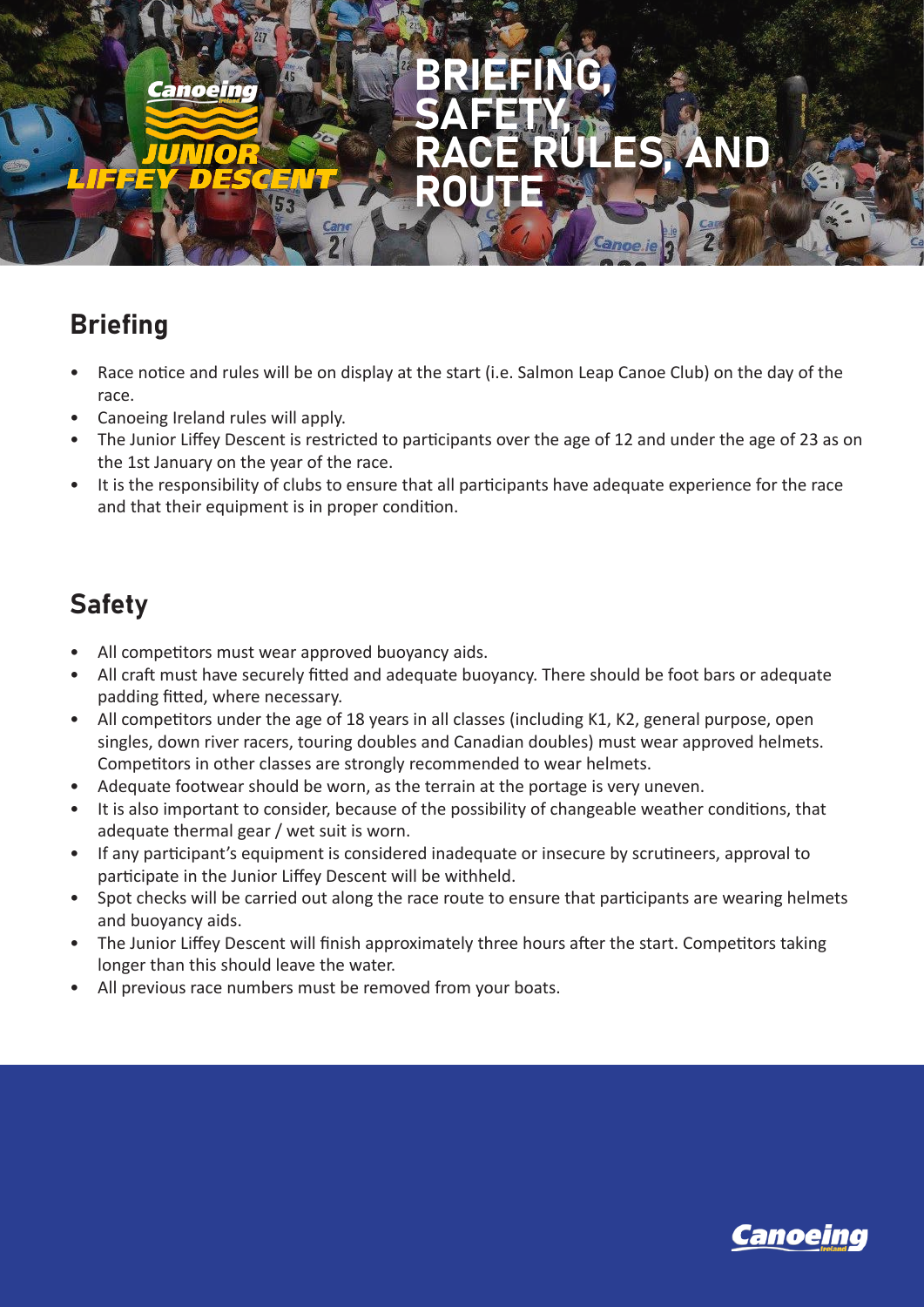

# BRIEFING, SAFETY, RACE RULES, AND ROUTE

### Race route

### Salmon Leap Canoe Club, Leixlip Lake (start)

- Paddling advice: Paddle 10 mins to cross lake. In high water conditions it is possible to paddle the shorter route across the right hand side of the lake but in low water conditions it is necessary to follow the original river course around the left hand side of the lake, mud banks to the right of the island visible from the bridge indicates which route to take (left route across the lake if the mud banks are showing).
- Notes: Collection point for bibs and boat inspection on the morning of the race.

### Portage (start)

- Road directions: Take N4 West until junction 5. Follow signs for Leixlip via R148. Park in Salmon Leap Pub car park on LHS. Walk to road bridge or start of portage (allow 10mins)
- Paddling advice: End of paddle across lake. 5 min run to get in point (750m)
- Notes: Wear some form of foot protection. Portage is predominantly a good tarmac road, but reentry is a steep, possibly mucky descent back to river bed. Brace yourself using paddles, etc

### Portage (end) – Leixlip road bridge

• Paddling advice: Paddle very hard when getting back on the river after the portage to the centre of river to avoid right hand bridge arch and risk of pinning. You must paddle aggressively to avoid the arch

#### Sluice weir

- Parking: Access and parking for Sluice at car park at St. Catherines Park
- Paddling advice: 10 15 min paddle from portage. The Sluice is on the far left hand side of river taking eddy line down (this is slightly right of centre) and expect to be pushed very close to left hand sluice wall (this is normal, remain calm and prepare to brace. Shoot over weir on far right of river (right against bank), a plunge pool is about 3m from right hand bank. Viability of shooting here in "K" boats will depend on water levels on the day.
- Safety: Keep legs raised if you swim shooting the actual sluice drop.

#### Lucan weir

- Vantage point: River bank at chicken shoot or Lucan road bridge
- Paddling advice:  $10 15$  min paddle from Sluice weir. Difficulty of shoot varies. The first part of Lucan weir that appears on your right as you paddle down river is called the chicken shoot. It is about 30m long before you encounter the fish boxes. After this there is the high drop about 50m long – a steeper portion of the weir. Due to work in recent years the water level below the weir (especially the chicken shoot is quite low. It is best to shoot the chicken shoot from about the halfway point to the fish boxes. Racing boats (long ones) should shoot completely side ways to avoid damage to boats

#### Anna Liffey / Shackelton's weir

- Vantage point: Not easily viewed as a spectator
- Paddling advice: 5 min paddle from Lucan weir. Easy to shoot. Shoot weir straight down fish shoot approach slowly and easily found.